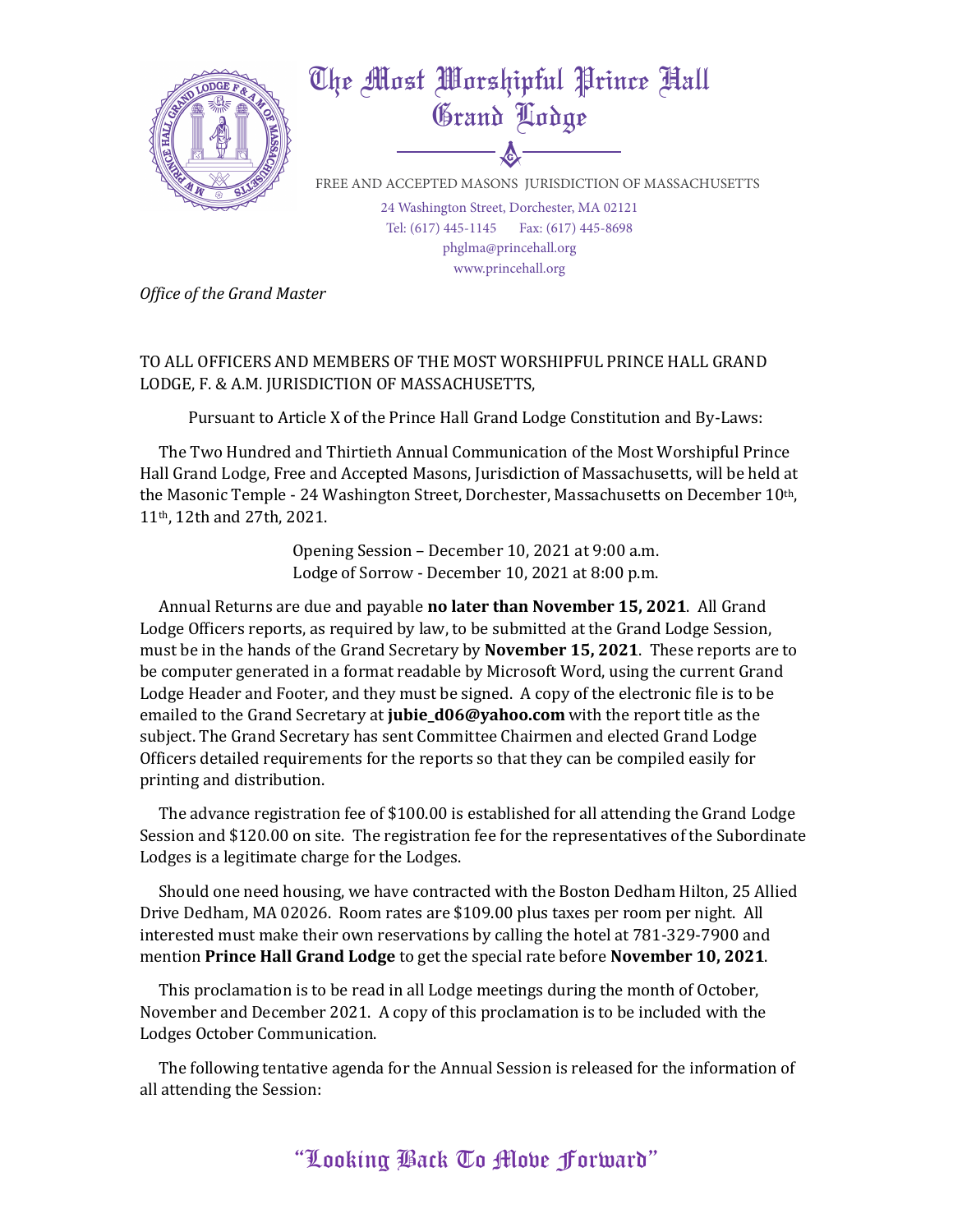## **AGENDA**

# **FRIDAY, DECEMBER 10, 2021**

| 09:00 a.m.   | Assembling of the Grand Lodge and         |
|--------------|-------------------------------------------|
|              | Opening by the Deputy Grand Master        |
| $09:20$ a.m. | Reading of the Proclamation               |
| $09:30$ a.m. | Reception of the Grand Master             |
| $10:00$ a.m. | Roll Call                                 |
| $10:30$ a.m. | Reading of the Minutes                    |
| $10:35$ a.m. | Report of the Committee on Annual Returns |
| 10:40 a.m.   | <b>Appointment of Committees</b>          |
| $10:45$ a.m. | Reports of Grand Lodge Officers           |
| 12:30 p.m.   | Lunch                                     |
| $01:30$ p.m. | <b>Session Resumes</b>                    |
|              | Reports                                   |
| 03:30 p.m.   | Remarks by Grand Master                   |
| 04:00 p.m.   | Call from Labor to Refreshment            |
| 08:00 p.m.   | Lodge of Sorrow                           |

# SATURDAY, DECEMBER 11, 2021

| 09:00 a.m.   | <b>Session Resumes</b>                                |
|--------------|-------------------------------------------------------|
| 10:00 a.m.   | Reception of Visiting Grand Lodge Delegations/Remarks |
| $12:00$ p.m. | Grand Master's Address                                |
| 12:30 p.m.   | Reception of Affiliated Masonic Houses & Visitors     |
| 01:00 p.m.   | Lunch                                                 |
| $02:30$ p.m. | <b>Session Resumes</b>                                |
| 03:00 p.m.   | Nomination of Elected Grand Lodge Officers            |
| 04:00 p.m.   | <b>Remarks by Past Grand Masters</b>                  |
| 04:30 p.m.   | Call from Labor to Refreshment                        |

# "Looking Back To Move Forward"